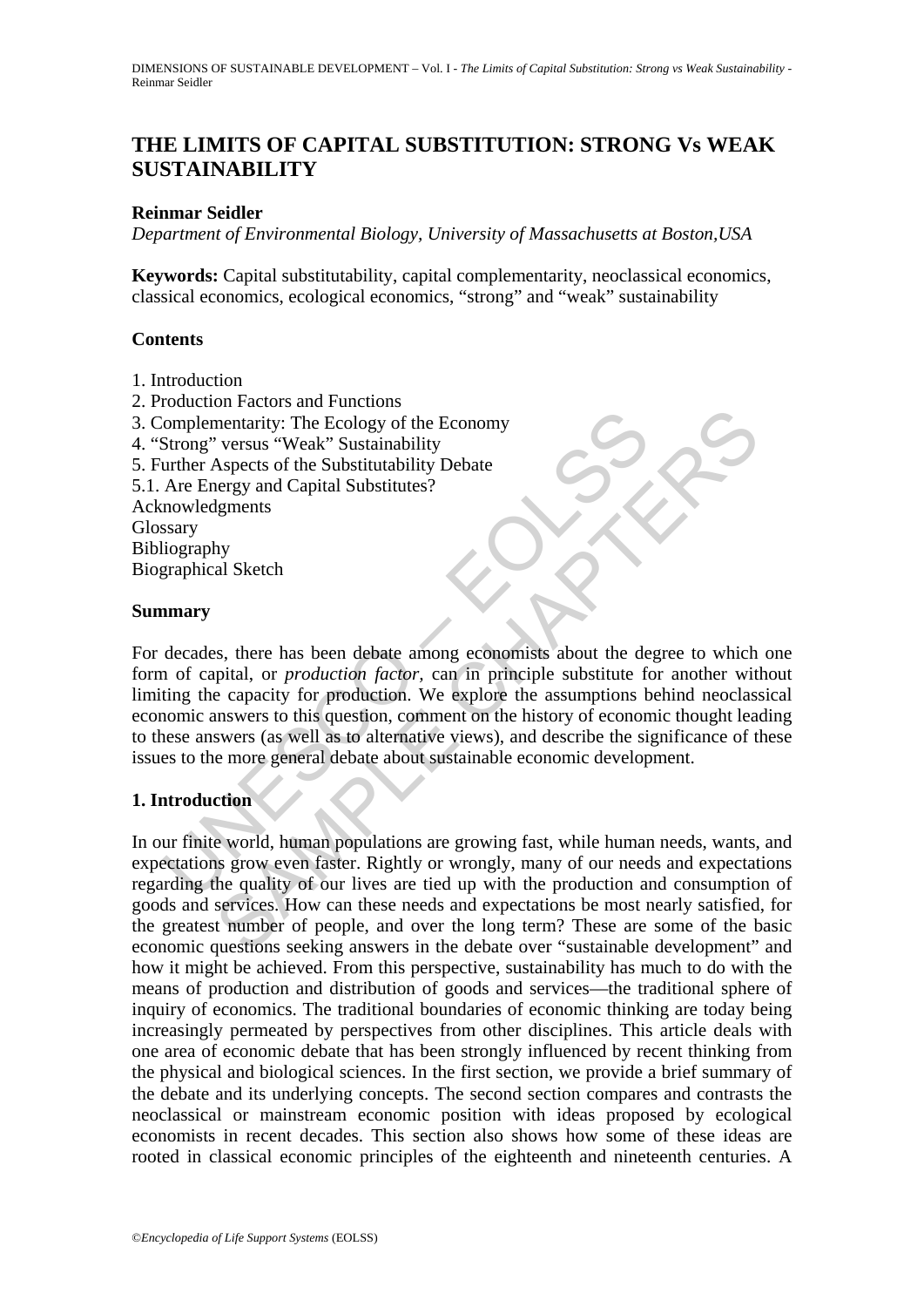third section contrasts the different notions of sustainability that fall under the headings of *strong* and *weak* sustainability. The concepts of substitutability and complementarity that underlie the debate are examined further in a fourth section, and other uses of these terms are analyzed in brief.

### **2. Production Factors and Functions**

ety of *production equations* or *production functions*. Inputs or<br>*ddy* categorized as 1) *land* (together with all natural resources or<br>*abov* (energy, person-hours, aspects of "human capital"), and 3)<br>are working" capit production equations or production functions. Inputs or factors have tegorized as 1) land (together with all natural resources or "natural equity" working" capital, financial capital, manufactured capital, etc.). Tially r For decades, there has been debate among economists about the degree to which one form of capital, or *production factor,* can in principle substitute for another without limiting the capacity for production. Among economists, the phrase production factor is roughly synonymous with *productive inputs*. These are the inputs into the production process that drives the economy. Depending on the sector of the economy under discussion, as well as other variables, they can be mathematically represented by a variety of *production equations* or *production functions*. Inputs or factors have been broadly categorized as 1) *land* (together with all natural resources or "natural capital"), 2) *labor* (energy, person-hours, aspects of "human capital"), and 3) *capital* (including "real" and "working" capital, financial capital, manufactured capital, etc.). These conventionally recognized production factors have been supplemented, depending on the analytical viewpoint, by *energy* as a separate category, or by *entrepreneurship, research and development, information, etc.* At any time, one or more of these factors may be in short supply, while others may be more easily available. Imbalances are assumed to destabilize production and therefore to threaten sustainability of productive output. An important question is can one factor be substituted for another without too much disruption of the productive process? If so, stability of production will be facilitated and fluctuations in the availability of factors may be smoothed over. A loss of one factor may be offset, temporarily or in principle even permanently, by expanding the supply or extending the utility of another. Thus, *factor substitutability* is a theoretical pillar supporting the goal of continuous levels of industrial production over the long term.

In addition to theoretical and philosophical dimensions, the substitution debate clearly has important practical implications for sustainable development policy. In the terms of this debate, sustainable development has been defined as economic development (or continuous levels of consumption) constrained by the requirement of maintaining capital intact into the future. This definition remains incomplete unless it specifies whether the several forms of capital should be maintained in some more or less constant proportion or distribution of values, or whether capital stocks need only be maintained in the aggregate sense, as a constant sum of capital values. For instance, might an increase in manufactured capital compensate for and balance out an overall decrease in levels of natural capital? Or must each type of capital stock be maintained independently over time? This is partly an accounting question: much production entails loss or depreciation of natural capital stocks, but income derived from such production is rarely discounted, for instance in the prevailing system of national accounts. But the question also has a policy aspect: in forging a sustainable development path, should societies invest in all types of capital in some fixed proportion over time, or do different forms of capital have different "sustainability values"? What needs to be made explicit is the degree to which one form of capital can substitute for another, whether by means of technological progress, changes in taste and expectation, or by other means.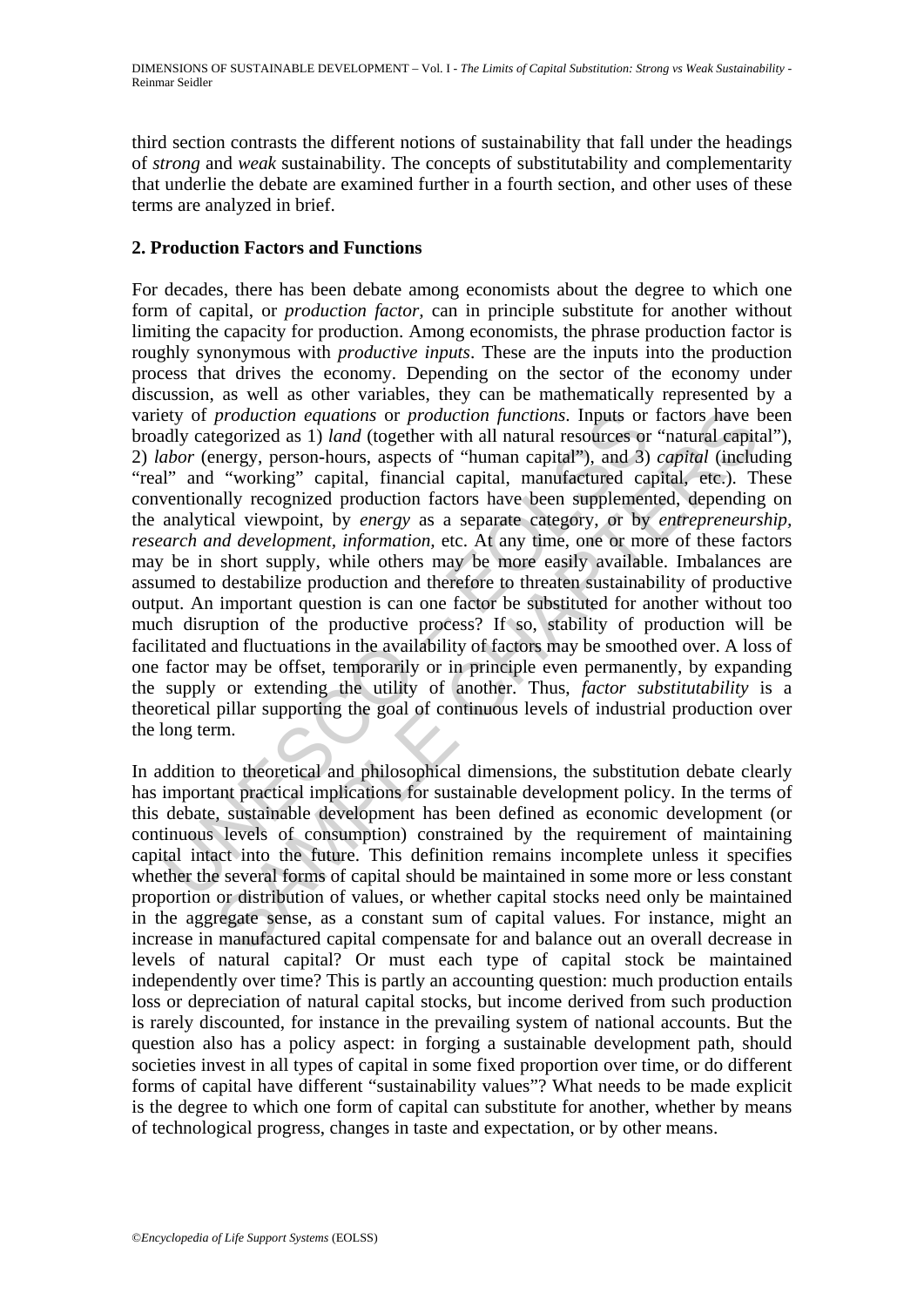Much neoclassical economic thinking on this question has taken as a starting point the economic theories of production elaborated in the 1920s, especially the Cobb-Douglas production function, proposed in 1924. For mathematical simplicity, the two-factor case of this and similar production functions is most often employed. A model economy with only two production factors, and therefore two dimensions, is expressed by a variety of equations of the general form

$$
Q = K^a L^b, \tag{1}
$$

where  $Q =$  production output,  $K =$  capital stock size,  $L =$  labor (or other resource input of interest),  $0 \lt a \lt 1$ ,  $b = 1-a$ . This type of equation (multiplicative form) describes a situation in which the "elasticity of substitution" is very great (i.e. constant levels of production can be maintained by means of substitution of the more prevalent factor for the factor in shorter supply). In effect, the two factors represented by the Cobb-Douglas function are highly, indeed almost perfectly, substitutable for one another. Mathematically speaking, the elasticity of substitution is constrained to be equal to one. The Cobb-Douglas function was widely used for decades as the basis for a series of highly influential econometric studies, such as those of Solow and Stieglitz in 1974, that appeared to show that non-energy inputs could be freely substituted for energy inputs without any reduction in productive capacity. The motivation for these studies was to explore the conditions under which an economy could continue to grow despite the presence of limited natural resources.

factor in shorter supply). In effect, the two factors represented by<br>tion are highly, indeed almost perfectly, substitutable<br>hematically speaking, the elasticity of substitution is constrained<br>Cobb-Douglas function was wid n shorter supply). In effect, the two factors represented by the Cobb-Douar highly, indeed almost perfectly, substitutable for one amole and prograd is constrained to be equal to Douglas function was widely used for decade The important elements in this "growth theory" were technological change and returns to scale, which were seen as potentially offsetting limitations set by population growth and exhaustible resources. Kenneth Arrow and others have devised more general forms of the production function, including the transcendental logarithmic ("translog") function and the constant elasticity of substitution function. These later models have attempted, by placing fewer restrictions on the elasticity of substitution, to eliminate the built-in assumption of the Cobb-Douglas model that factors are easily substitutable for one another. However, this assumption can be mathematically weakened or eliminated only at the cost of a substantial increase in model complexity and data sensitivity, and a loss of robustness of the models. Simple forms of production functions have remained in use into the 1990s, for instance in discussions of sustainable development.

Substitution between natural capital and manufactured capital can be either in production or consumption. Substitution might result from pressures on the supply side, like the drawing down of a resource, or on the demand side, like a change in tastes, a successful education campaign, or the institutionalization of a certification program. Hartwick-Solow models assume substitution in production, via the Cobb-Douglas function, implying a constant and unitary elasticity of substitution.

These models were developed in the early 1970s in response to the "limits to growth" controversy, for the purpose of defining conditions under which levels of consumption per capita *could* be maintained indefinitely. They relied heavily on the proviso that the elasticity of substitution between manufactured and natural capital would be greater than one. Actual empirical evidence for the possibility of substitutability is ambiguous, as we shall see below.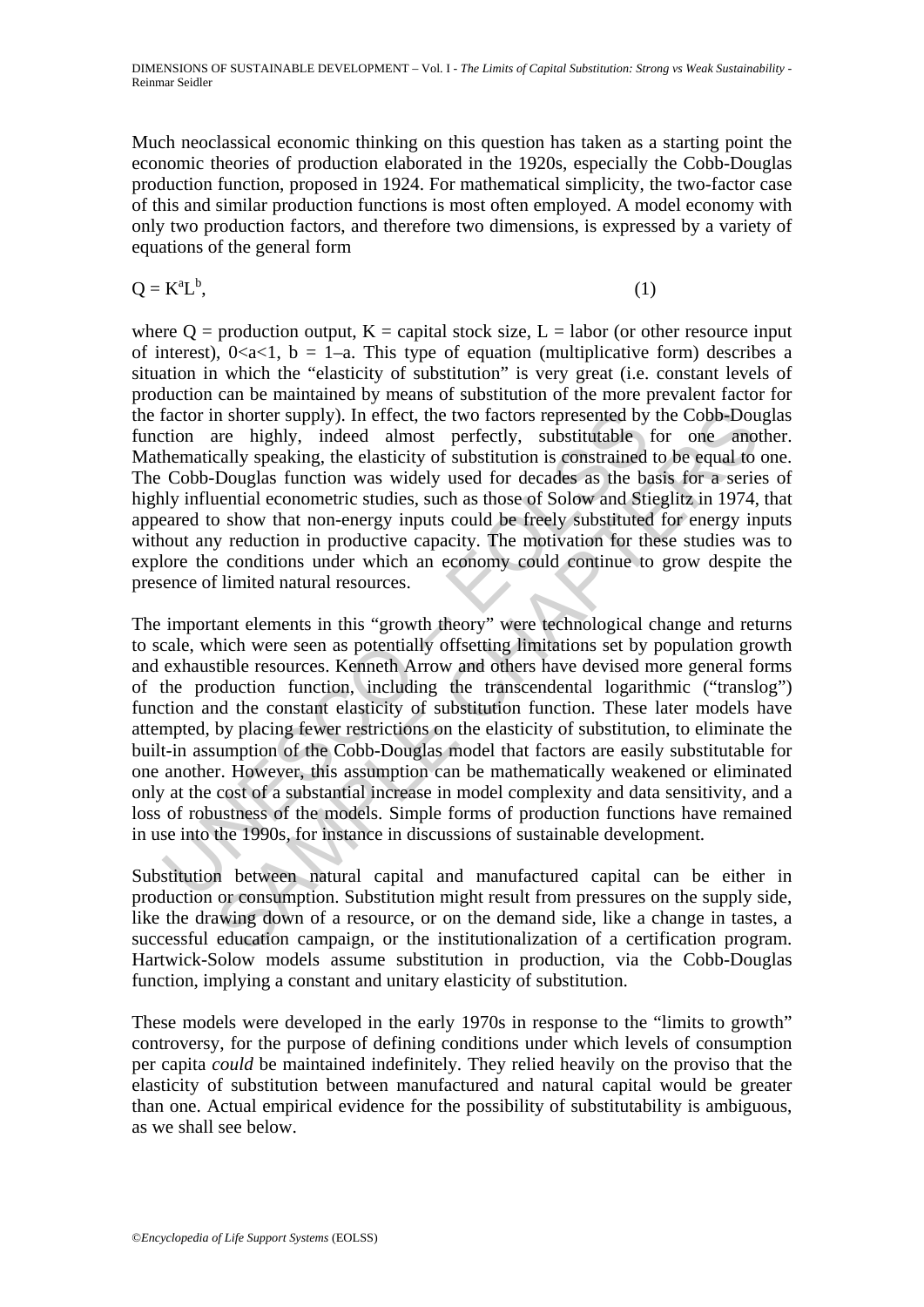#### **3. Complementarity: The Ecology of the Economy**

Herman Daly, basing his thinking on that of economist N. Georgescu-Roegen and population ecologist A.J. Lotka among others, has mounted perhaps the most cogent and consistent argument against the assumption of easy substitutability among production factors. He has maintained that, far from being substitutes, the various forms of capital are, in fact, more nearly perfect complements. Thus, labor cannot be substituted for natural resources in any significant way, nor manufactured capital for natural resources. Different natural resource inputs may in some cases be substituted for one another (such as bricks for timber in the construction of a house), or different forms of labor or energy inputs (such as power saws for elbow grease). Indeed, according to Daly's "complementarist" point of view, the utility of one form of capital will be in large part determined by the availability of other forms, since each is dependent on the other. In this, as in other matters, Daly's thinking derives from some of the ideas of the classical economists of the eighteenth and nineteenth centuries, such as David Ricardo's theory of rent (articulated in *Principles of Political Economy and Taxation,* 1817) and John Stuart Mill's definitions of the production factors capital, labor and land (*Principles of Political Economy,* 1857).

I. In this, as in other matters, Daly's thinking derives from some<br>sical economists of the eighteenth and nineteenth centuries, such a<br>proport cent (articulated in *Principles of Political Economy and Ti*<br>noiples of Polit is, as in other matters, Daly's thinking derives from some of the ideas of one<br>conomists of the eighteenth and nineteenth centurics, such as David Riecar<br>ent (articulated in *Principles of Political Economy and Taxation*, Some economists have also found support for the complementarist position in some of the central writings from the early years of neoclassical economics. Alfred Marshall, considered the father of neoclassical economics, published his 1890 classic *Principles of Economics* with the Darwinian motto *Natura non facit saltum* ("Nature does not move by leaps and bounds") emblazoned on the frontispiece. In it he emphasizes the ineluctable nature of the natural world, and its essential role in all economic production. J.R. Hicks in *Value and Capital* (1946) defined a production factor as a stock that has a *marginal product*, meaning that if part of it were to be removed, production would diminish. Daly has interpreted this as implying that overall productivity will be constrained by the *limiting factor,* namely the form of capital in shortest supply. The economic concept of the limiting factor is a derivation from theoretical ecology, where for many decades Otto Leibig's *law of the minimum* has provided the framework for study of community dynamics such as competition and predation. The idea that the resource in shortest supply is the one setting limits on population growth is familiar to any ecologist. In ecology, resources such as nutrients, water, space, nesting sites, or mating opportunities are rarely substitutable for one another, since each is essential at some minimum level, although there may be varying degrees of substitutability within each resource category. Success (in the biological sense of genetic propagation into following generations, or even in the sense of population growth) is attainable only in the presence of sufficient quantities of each of the basic resource categories.

Interestingly, Hicks' influential definition of income as the "the maximum value which [a person, or a community] can consume in a week, and still expect to be as well off at the end of the week as he was at the beginning" contains in itself a very modern criterion for sustainability, since it clearly demands the maintenance (non-consumption) of capital. However, Hicks was writing principally about manufactured capital within the industrial process, and the idea has only recently been extended to natural capital. Wilfred Beckerman, a strong spokesman for the neoclassical position, has defended the "traditional" economic viewpoint that natural capital (what he calls "the environment") is merely a subcategory of capital, providing benefits indistinguishable in kind from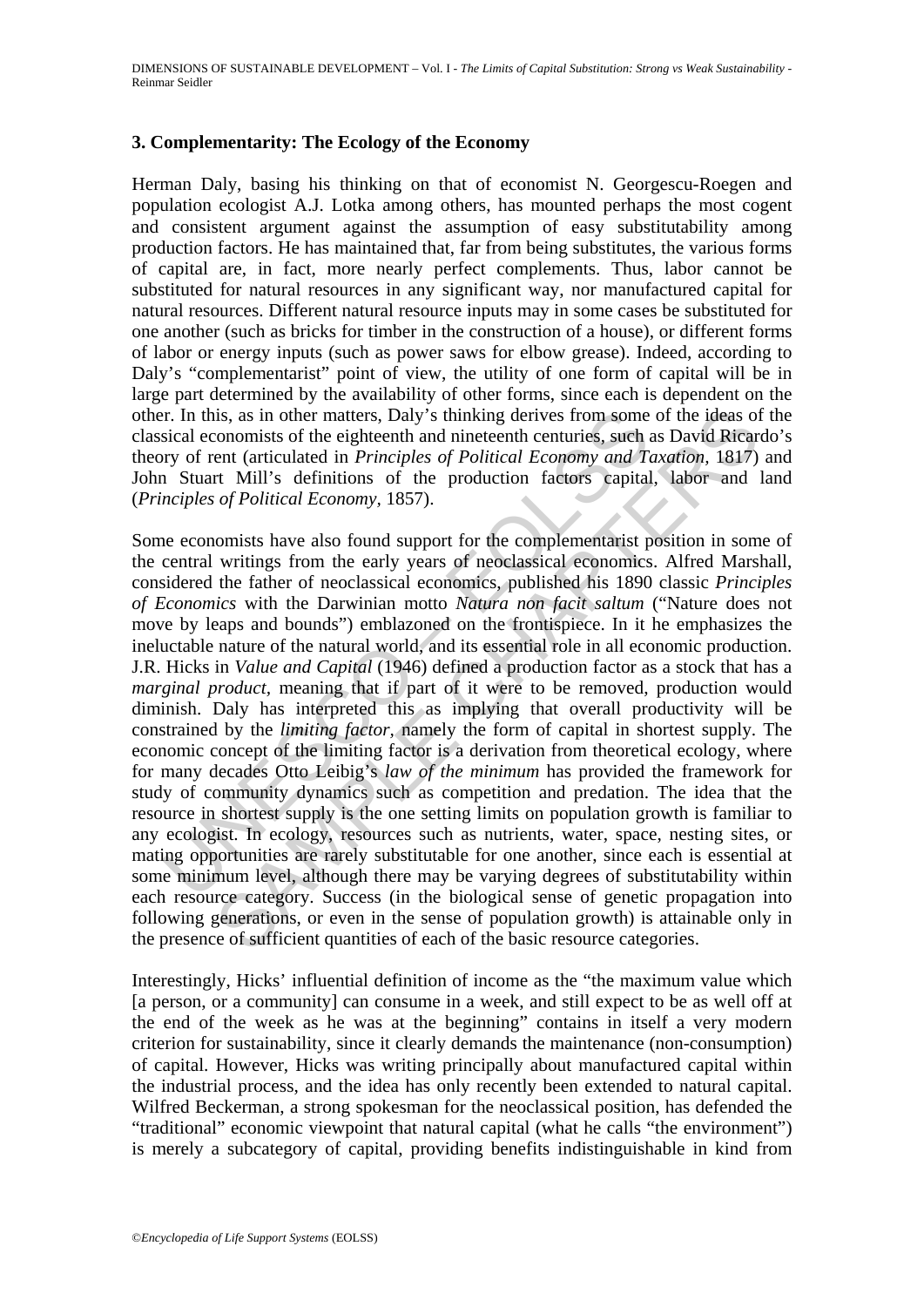other subcategories—simply one among a suite of satisfactions or "utilities" that people derive from goods and services. According to this viewpoint, natural capital may be treated as an "ordinary commodity" in two senses: as a production input, or as a consumer good. In either case, the value of a given aspect of the natural world will be defined by how much people are willing to pay for it.

Writers such as Daly and Jacobs, in contrast, argue that some forms of natural capital, including natural services and processes, are both indispensable and non-replicable, and hence that they cannot be easily weighed against other forms of capital. Beckerman retorts that nothing gives protection of the environment any special "moral value" over other goods. This may or may not be true, but one need not necessarily appeal to moral values to see why the environment may indeed qualify as a good that cannot be bought and sold in the marketplace.

concept of capital substitutability relies on market signals to<br>uulating price rises at appropriate times, such as when commod<br>hout such feedback, there is little to pull technologies toward gure<br>cure use. But fluid market pt of capital substitutability relies on market signals to provide feed<br>price rises at appropriate times, such as when commodities become<br>che feedback, there is little to pull technologies toward greater efficienc<br>e. But f The concept of capital substitutability relies on market signals to provide feedback stimulating price rises at appropriate times, such as when commodities become rare. Without such feedback, there is little to pull technologies toward greater efficiency in resource use. But fluid market functioning depends on a series of conditions, many of which are only rarely or partially met in the real world. In any case, many natural services, though they are vital components of economic production activity, do not figure in markets. Waste absorptive capacity, climate stabilization processes, and pollination services are just three of many such indispensable yet non-market processes on which various aspects of our economic activities depend.

One of the assumed conditions for adequate consumer decision making in the neoclassical economic paradigm is the availability of information about the options, so that market prices realistically reflect the full value ("utility") to society of particular goods and services. But in fact, consumers often lack crucial information about the roles played by many of our natural life-support systems, how they function, and what life would be like without the full use of their services.

It may not be possible to repair environmental values once they have been degraded in favor of other values. As a result, social choices about how to balance the value of our environment against that of various other "amenities" may be myopic and destructive in the long run. We may not know the full range of choices, or fully understand the consequences of those choices; and we do not necessarily have the option of changing course later on. Additionally, the assumption of price responsiveness has never been tested on a global scale. The ability of the global economy to respond sensitively to signals from the environment, and to provide the right feedback in the form of price adjustments, is a matter of conjecture.

In sum, although neoclassical economics has, during the course of the twentieth century, moved away from the idea of the essential complementarity of forms of capital to embrace an often unexamined faith in factor substitutability, some of its most illustrious thinkers and founders have lent support to the intuitively satisfying—though mathematically unwieldy—notion of complementarity among the forms of capital. This notion has been taken up more recently by ecological economists, using a more generalized definition of terms.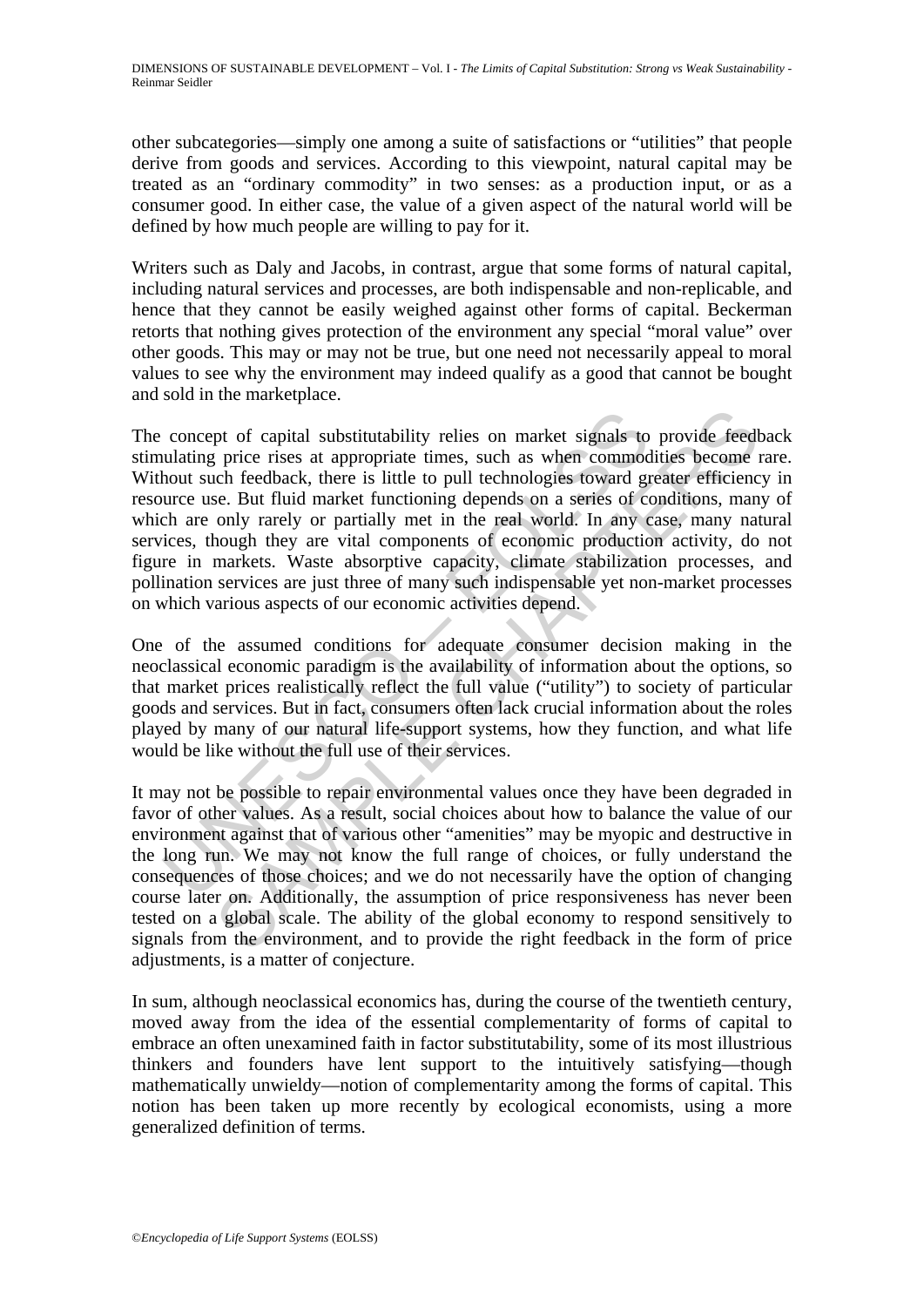- -
- -
- -

## TO ACCESS ALL THE **11 PAGES** OF THIS CHAPTER, Visit: [http://www.eolss.net/Eolss-sampleAllChapter.aspx](https://www.eolss.net/ebooklib/sc_cart.aspx?File=E1-46B-13)

#### **Bibliography**

Apostolakis B.E. (1990). Energy-capital substitutability/complementarity: the dichotomy. *Energy Economics* January, 48–58. [Overview of the debate from the 1970s.]

Ayres R.U., Bergh J.C.J.M. van den, and Gowdy J.M. (2001). Strong versus weak sustainability: economics, natural sciences and "consilience." *Environmental Ethics* **23**(2), 155–168. [Good summary of many of the important points in the debate.]

Beckerman W.E. (1994). "Sustainable development": is it a useful concept? *Environmental Values* **3**, 191–209. [Opens a debate about the substitutability or complementarity of capital, and about the viability of the sustainable development concept in general, from a neoclassical perspective.]

Beckerman W.E. (1995). How would you like your "sustainability," sir? Weak or strong? A reply to my critics. *Environmental Values* **3**, 169–179. [Final salvo in the debate.]

Bergh J.C.J.M. van den (1999). Materials, capital, direct/indirect substitution, and materials balance production functions. *Land Economics* **75**(4), 547–561. [Presents a theoretical basis for new production functions that avoid the assumption of capital substitutability.]

Cabeza-Gutes M. (1996). The concept of weak sustainability. *Ecological Economics* **17**, 147–156. [Outlines the history of economic growth theory from the 1970s, and explores its links with later concepts of "weak" sustainability.]

s R.U., Bergh J.C.J.M. van den, and Gowdy J.M. (2001). Strong versus<br>omics, natural sciences and "consilience." *Environmental Ethics* 23(2), 155–10<br>or the important points in the debat.]<br>creman W.E. (1994). "Sustainable d Bergh J.C.J.M. van den, and Gowdy J.M. (2001). Strong versus weak sustainat<br>atural sciences and "consilence." *Environmental Ethics* 23(2), 155–168. [Good summa<br>mportant points in the debate.]<br>W.E. (1994). "Sustainable dev Common M.S. (1996). Beckerman and his critics on strong and weak sustainability: confusing concepts and conditions. *Environmental Values* **5**, 83–88. [Answers Beckerman's 1994 article by focusing on the question of whether sustainability is "feasible" under given conditions, via a comparison of isoquants representing Cobb-Douglas and other production functions.]

Daly H.E. (1995). On Wilfred Beckerman's critique of sustainable development. *Environmental Values* **4**, 49–55. [Daly's answer to Beckerman's 1994 article. Daly expands on the substitutability/complementarity aspect of the debate.]

Gowdy J. and McDaniel C.N. (1999). The physical destruction of Nauru: an example of weak sustainability. *Land Economics* **75**(2), 333–338. [The story of Nauru's exploitation of a single valuable resource for profit on the international market.]

Gowdy J. and O'Hara S. (1995). *Economic Theory for Environmentalists*, 192 pp. Delray Beach, Florida: St. Lucie Press. [Excellent short introduction to economic concepts with reference to ecological viewpoints on economics.]

Howarth R. (1997). Sustainability as opportunity. *Land Economics* **73**(4), 569–579. [Explores a definition of sustainability as "intergenerational fairness" maintained by the endowment to future generations of a framework of opportunities, including natural and manufactured capital and environmental quality.]

Jacobs M. (1995). Sustainable development: capital substitution and economic humility: a response to Beckerman. *Environmental Values* **4**, 57–68. [Counters Beckerman's 1994 stand on several grounds, including the assumption that environmental concerns can simply and adequately be included in the neoclassical framework without revision.]

Mayumi K., Giampietro M., and Gowdy J.M. (1998). Georgescu-Roegen/Daly versus Solow-Stiglitz revisited. *Ecological Economics* **27**, 115–117. [Adds several points to the 1990s debate over